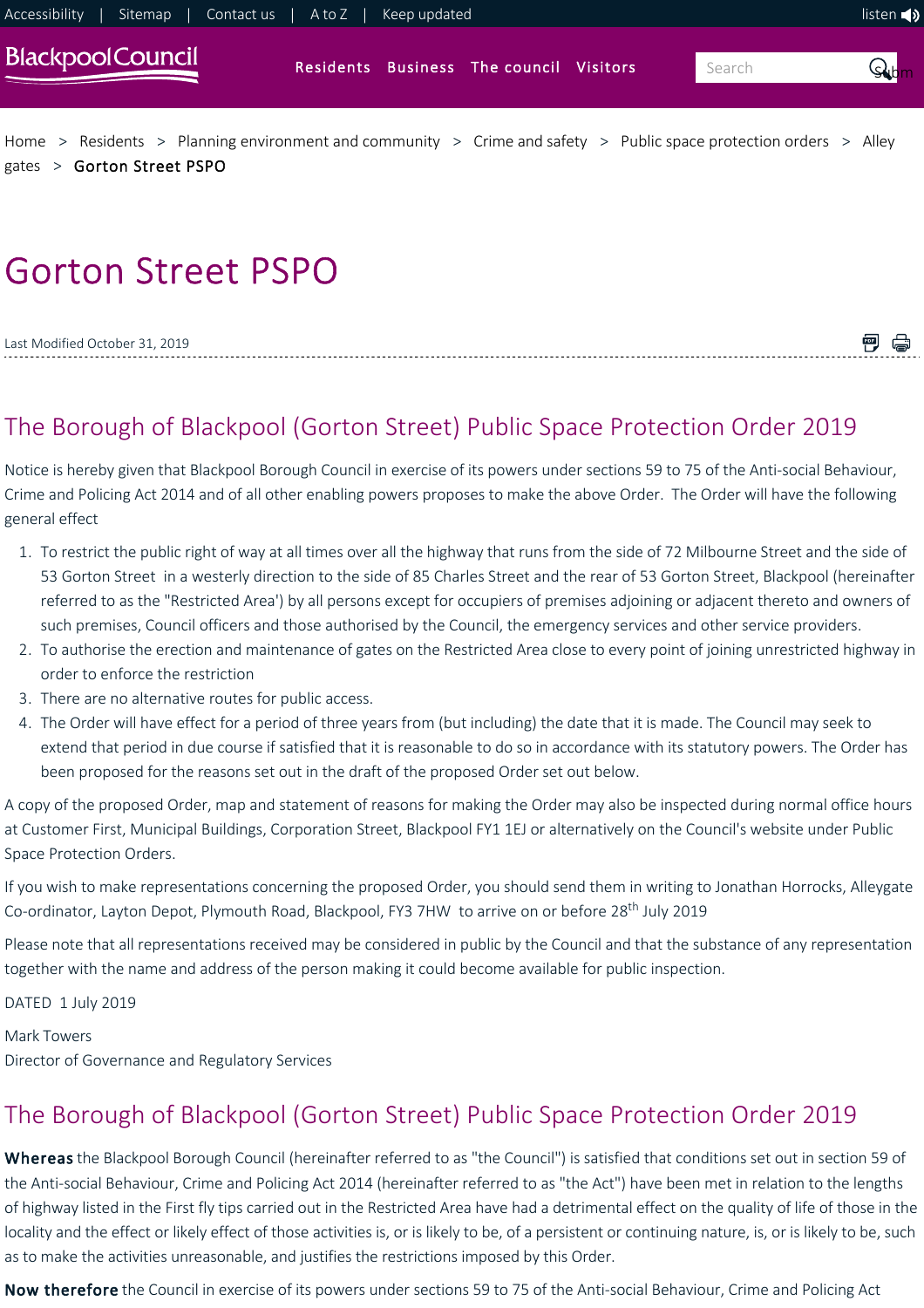2014 and under all other powers it enabling in that behalf hereby makes the following Order:

- 1. The public right of way over the Restricted Area is restricted at all times to all persons so that no person may pass and/or repass there over either on foot or on or in a vehicle except those persons listed in the Second Schedule to this Order
- 2. The installation of gates by the Council in the Restricted Area close to every point at which it joins highway that is unrestricted by this Order for the purpose of enforcing the restriction provided for in this Order is hereby authorised
- 3. Alternative routes for public access are via Kelmarsh Close, Knutsford Road, Kipling Drive..
- 4. The aforesaid gates shall be maintained and operated by the Council and the contact details of the responsible officer are: Jonathan Horrocks tel: 07824361235 (email: jonathan.horrocks@blackpool.gov.uk). The gates are to be locked and unlocked by key holders.
- 5. This Order may be cited as the Borough of Blackpool (Gorton Street) Public Spaces Protection Order 2016 and shall come into operation on (to be advised) and shall have effect for a period of three years from (but including) that date, unless extended pursuant to section 60 of the Act
- 6. Pursuant to s67 of the Act, it is an offence for a person without reasonable excuse to do anything that the person is prohibited from doing by this Order or to fail to comply with a requirement to which the person is subject under this Order and a person guilty of an offence under this section is liable on summary conviction to a fine not exceeding level 3 on the standard scale (£1,000 at the date of this Order). It is not an offence to fail to comply with a prohibition or requirement that the Council did not have power to include.

## First schedule

#### The "Restricted Area"

Lengths of Highway: all the highway that runs from the side of 72 Milbourne Street and the side of 53 Gorton Street in a westerly direction to the side of 85 Charles Street and the rear of 53 Gorton Street, Blackpool.

## Second schedule

Persons

- 1. All owners and all occupiers of premises adjoining or adjacent to the Restricted Area
- 2. Police, Fire and Rescue Service and NHS Trust/Foundation Trust staff when in exercise of their duties
- 3. Persons using the Restricted Area in connection with the laying, erection, inspection, maintenance, alteration, repair, renewal or removal in or near the Restricted Area of any sewer, main, pipe, conduit, wire, cable or other apparatus for the supply of gas, water, electricity or of any telecommunications apparatus as defined in Schedule 2 to the Telecommunications Act 1984
- 4. Council staff and its authorised contractors when in exercise of their duties
- 5. Persons using the Restricted Area with the permission or at the direction of a duly authorised Council officer in this regard

GIVEN under the Common Seal of the Council of the Borough of Blackpool on the

| day of                           | 201 |
|----------------------------------|-----|
| THE COMMON SEAL of the           |     |
| <b>Blackpool Borough Council</b> |     |
| was hereunto affixed             | ł   |
| in the presence of:-             | ł   |
| Chief Corporate Solicitor        |     |

# Map of Gorton Street